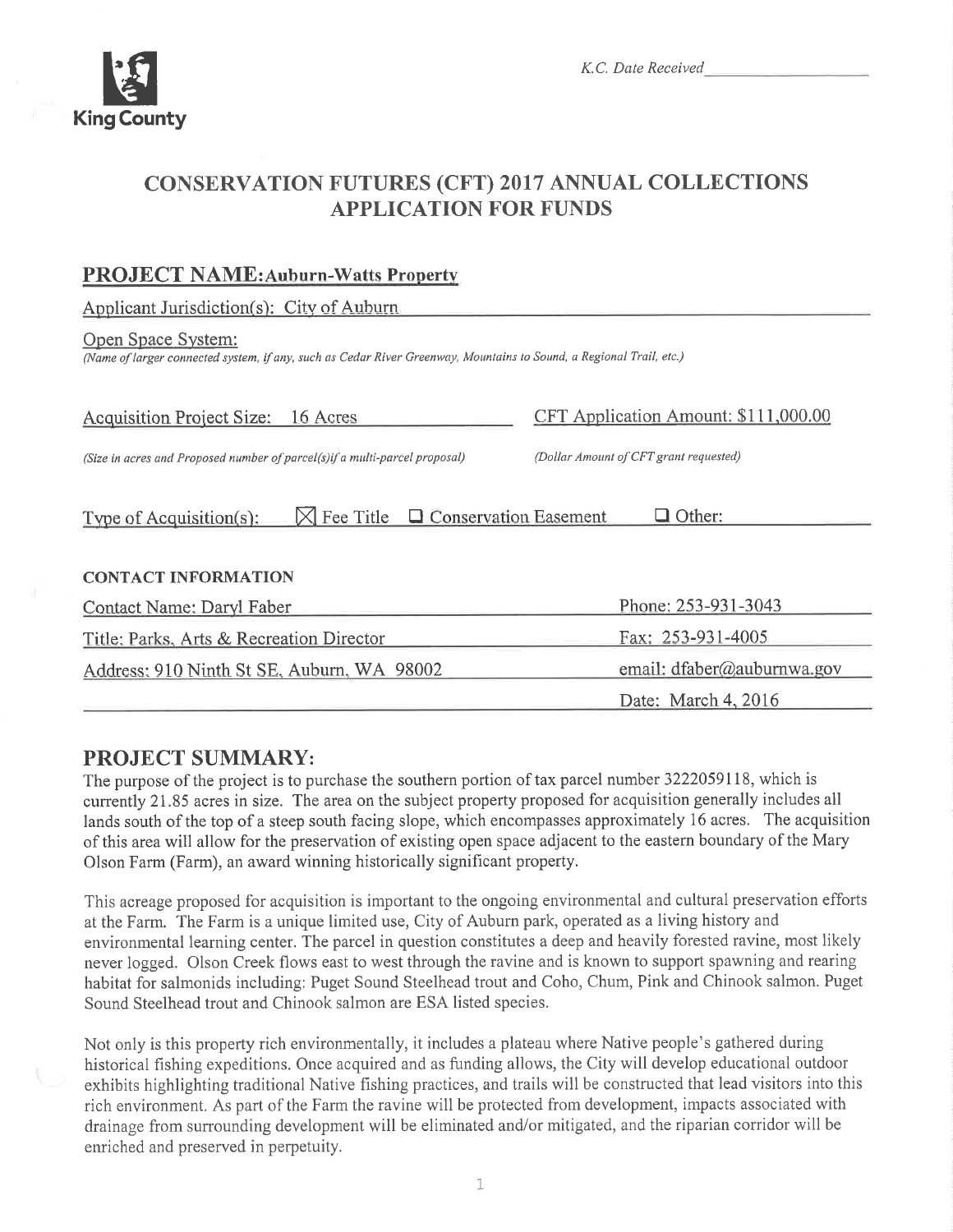## 1. OPEN SPACE RESOURCES

Please review the attached evaluation criteria. For the **proposed acquisition parcel(s)**, please (1) mark only those criteria that apply, and (2) thoroughly, yet succinctly describe in the space below how the proposed acquisition satisfies each marked criteria.

- $\boxtimes$  A. Wildlife habitat or rare plant reserve
- $\boxtimes$  B. Salmon habitat and aquatic resources

 $\overline{\boxtimes}$  C. Scenic resources

 $\Box$  D. Community separator

- $\boxtimes$  E. Historic/cultural resources
- $\sqrt{\frac{1}{2}}$  F. Urban passive-use natural area/greenbelt
- $\boxtimes$  F. Orban passive-use natural area greenbent<br> $\boxtimes$  G. Park/open space or natural corridor addition
- $\boxtimes$  H. Passive recreation opportunity/unmet needs

A. Wildlife Habitat. Acquisition and continued environmental stewardship of the forested ravine will assist in protecting and improving wildlife habitat, providing for more diverse and healthier riparian habitat for a variety of species including birds, amphibians and mammals. Mammals potentially frequenting the site include deer, coyotes, skunks, raccoons, weasels, mice and shrews. Great Blue Heron and Bald Eagles are known to frequent the riparian corridor on the subject property.

B. Salmon Habitat and Aquatic Resources. Olson Creek flows across the subject property and is known to support ESA listed Puget Sound Steelhead trout and Chinook Salmon. In addition the stream supports Coho, Pink, and Chum salmon, Protection of this property and future aquatic restoration efforts will provide greater protection to Olson Creek and associated riparian wetlands.

C. Scenic Resources. The Mary Olson Farm property acquisition will provide viewing opportunities to Native people's gathering places as well as riparian and aquatic areas. Direct access to the site will be provided through stmctured and guided tours to the area. Low impact trails will be added to the site in the future,

D. Urban Passive-Use Natural Area Greenbelt. The purchase of southern portion of the subject property will add approximately l6 acres to the historical Mary Olson Farm property and ultimately to the Auburn Parks and Open Space system. It will provide additional passive recreation and educational opportunities to an already valuable cultural and historical resources in the City of Auburn. The property will create, enhance and preserve recreation opportunities for walking, hiking and nafure viewing for urban and regional residents. City Park and Trail Policies  $(7.1.1, 7.1.2)$  identify the need for trails in the City...

E. Park/Open Space Natural Corridor Addition. The forested ravine and riparian corridor on the subject property are integrally linked to a series of associated riparian wetlands that extent all the way to the Green River. It is a criticaI parcel of land.

F. Passive Recreation Opportunity/Unmet Needs. The GMA compliant 2015 City of Auburn Parks, Recreation and Open Space Plan objectives emphasize targeting the purchase of significant open space areas. This site qualifres for purchase under that objective and reduces the unmet parks needs in the Lea Hill area of the City. Based on 6 acres per 1000 of parkland, this acquisition continues to fulfrll the unmet need to this area of the City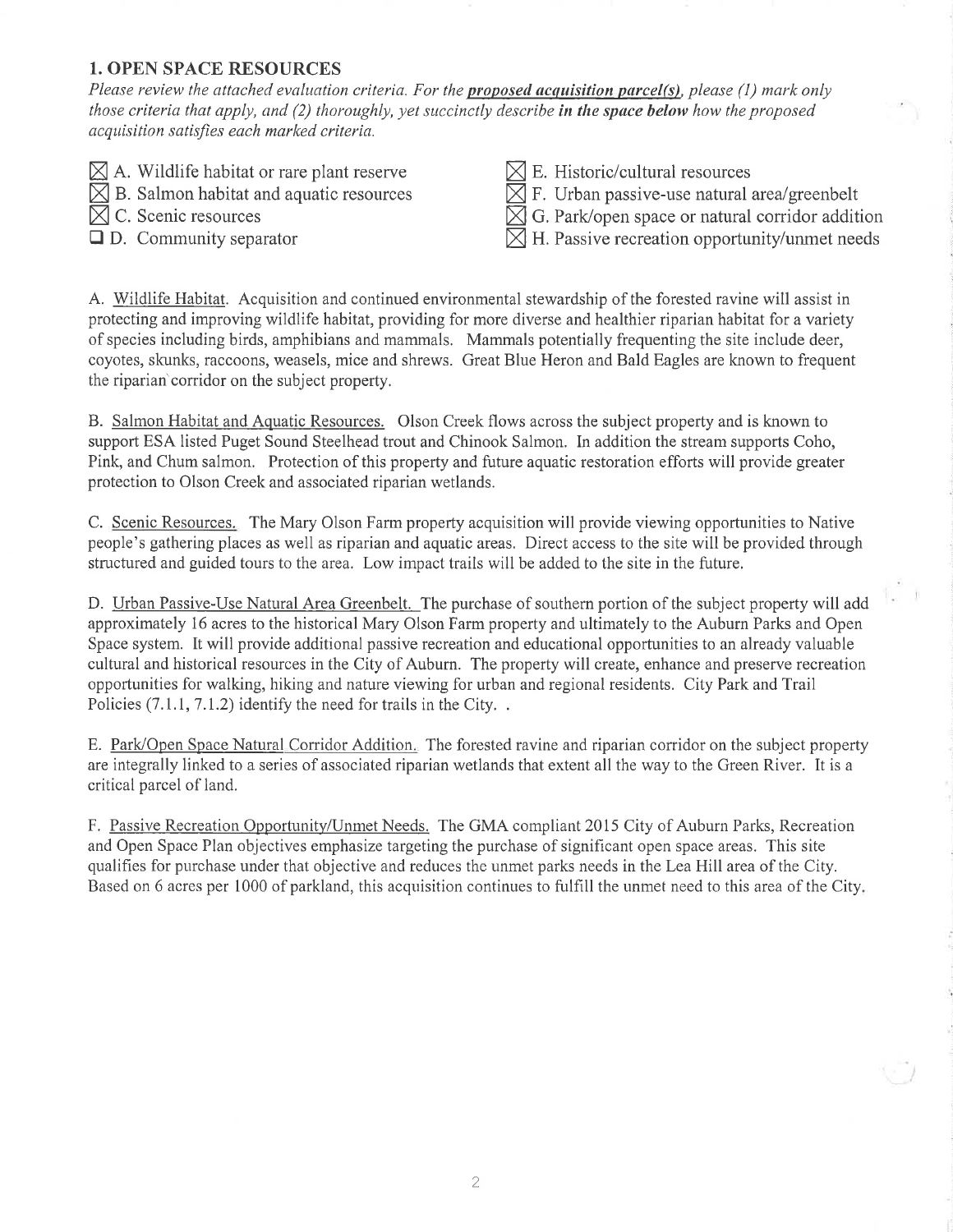## 2. ADDITIONAL FACTORS

For the proposed acquisition parcel(s), please (1) mark all criteria that apply, and (2) thoroughly, yet succinctly describe in the space below how the proposed acquisition satisfies each marked criteria.

- $\boxtimes$  A. Educational/interpretive opportunity
- B. Threat of loss of open space resources
- $\boxtimes$  C. Ownership complexity/willing seller(s)/ownership interest proposed
- $\boxtimes$  D. Partnerships Describe any public or private partnerships that will enhance this project:
- $\boxtimes$  E. Is the property identified in an adopted park, open space, comprehensive, or community plan?
- $\Box$  F. Transferable Development Credits (TDC) participation

A. Educational/Interpretive opporfunity. The property would act as an outdoor classroom and enhance educational opportunities for thousands of school age kids and park visitors at the Farm each year, The plateau within the ravine provides a unique opportunity for visitors to access an area where Native people once gathered. An interpretive program could be developed to educate visitors about Native American culture and environmental stewardship.

B. Threat of loss of open space resources. There is no threat of loss of open space on the subject property. However, if the City gains ownership of the property then expansion of environmental stewardship opporlunities and enhancement of the stream corridor would be possible.

C. Ownership complexity/willing seller(s)/ownership interest proposed. The City of Auburn had preliminary discussion with the current owner in early 2016. The current owners indicated that they are not interested in providing an easement onto the property, but will consider selling the property to the City. The City has contacted Forterra to discuss the potential of acquiring this property and to obtain preliminary appraisal information. The City has an interest to expand the Farm property into this area due to the historical significance and educational opportunities that it will provide.

D. Partnerships-Describe any public or private partnerships that will enhance this project. Since 1994 many partner groups have worked to preserve and restore the Mary Olson Farm environment including members of the Eagle Scouts, Future Farmers of America, Green River Community College, Grace Community Church, Horses for Clean Water, Auburn Riverside and Auburn High School football teams, Boeing Bluebills, Auburn Youth Council, Muckleshoot Fisheries, Soos Creek Fisheries, and the King County Landmarks Commission. We anticipate that these same partners will continue to work with the farm, taking on the challenge of restoring and maintaining the new property with the dedication and enthusiasm they have shown in the past.

E. Is the property identified in an adopted park, open space, comprehensive, or community plan? The property is identified in the City's adopted Parks, Recreation and Open Space Plan with an interest in acquiring the property or an easement to the area as an interpretive site to teach about Native American fishing and gathering practices.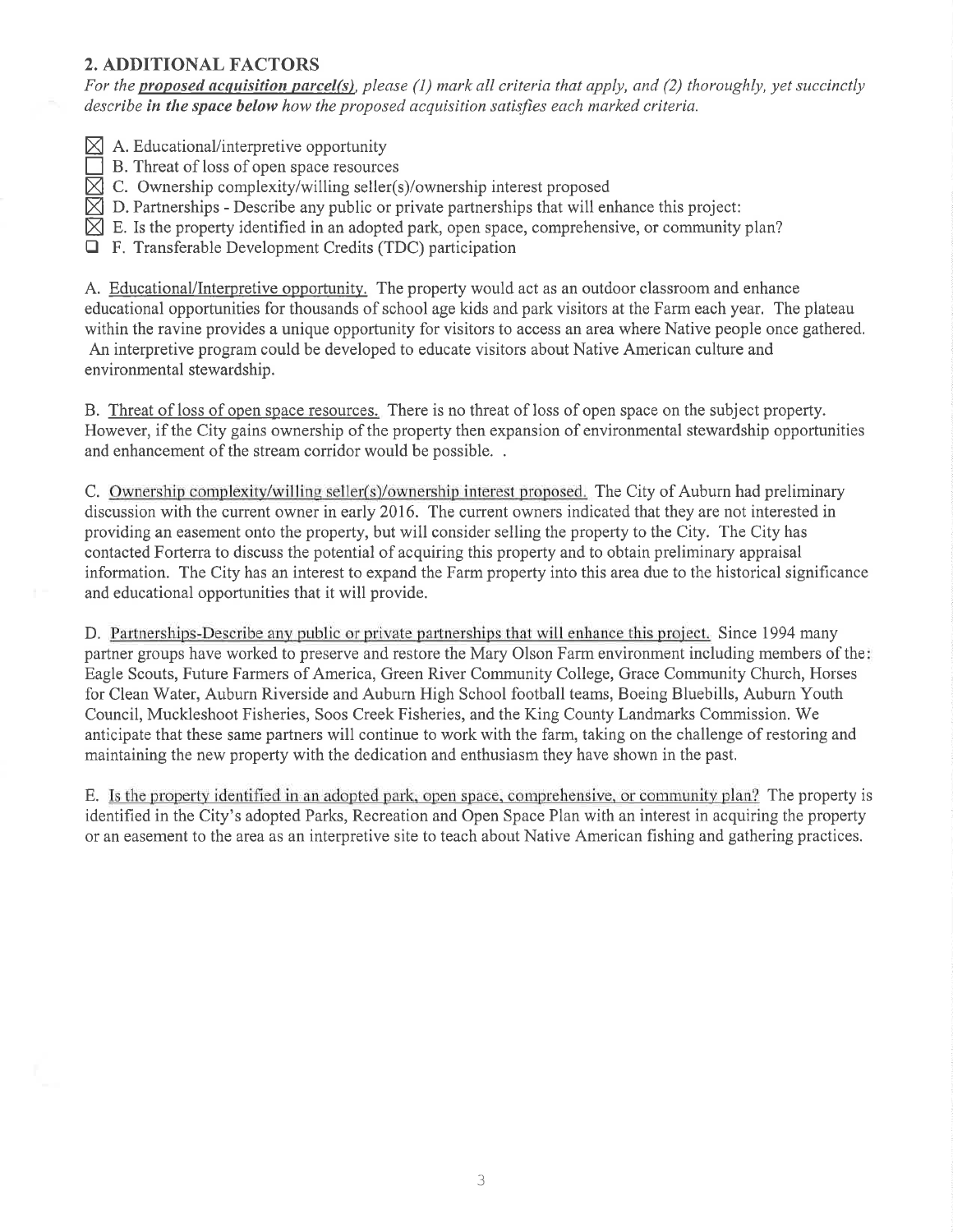#### 3. STEWARDSHIP AND MAINTENANCE

The City recognizes the significance of Olson Creek and the capacity for the creek to provide critical habitat for salmonids including ESA listed species. In the years since the City acquired the farm the Parks Department and the White River Valley museum have facilitated more than20 volunteer events to hand remove invasive blackberry, holly, butterfly bush, and ivy. During these events over 3,000 native plants were planted within the riparian corridor adding complexity and function to the stream and adjacent wetland and upland areas. In addition to volunteer events, the City has partnered with the Washington Conservation Corps to improve the section of stream on the Farm property.

In the fall of 2016 more than 13,000 square feet of buffer area will be planted with native vegetation using volunteer efforts. In addition to the newly planted areas, the Parks Department will continue to maintain the riparian corridor and remove invasive species as needed. The City will provide annual funding for ongoing routine maintenance of the onsite sensitive areas and to support stewardship efforts

### 4. PROJECT BUDGET

| <b>TOTAL CFT APPLICATION AMOUNT*</b> | .006 |
|--------------------------------------|------|
|                                      |      |

\*Allowable acquisition costs (Ordinance 14714): The disbursement offunds shall be made onlyfor capital project expenditures that include costs of acquiring real property, including interests in real property, and the following costs: the cost of related relocation of eligible occupants, cost of appraisal, cost of appraisal review, costs of title insurance, closing costs, pro rata real estate taxes, recording fees, compensating tax, hazardous waste substances reports, directly related staff costs and related legal and administrative costs, but shall not include the cost of preparing applications for conservation futures funds.

#### Estimation of property value:

Briefly describe how land values have been estimated, i.e. appraisal, property tax assessment, asking price, letter of value or other means.

The City has contacted Forterra to discuss values and acquisition strategies. Forterra representatives estimated that the portion ofthe property proposed for parks acquisition is \$200,000, but an official appraisal has not been performed. The City is only proposing to acquire the open space in the southern portion of the subject property.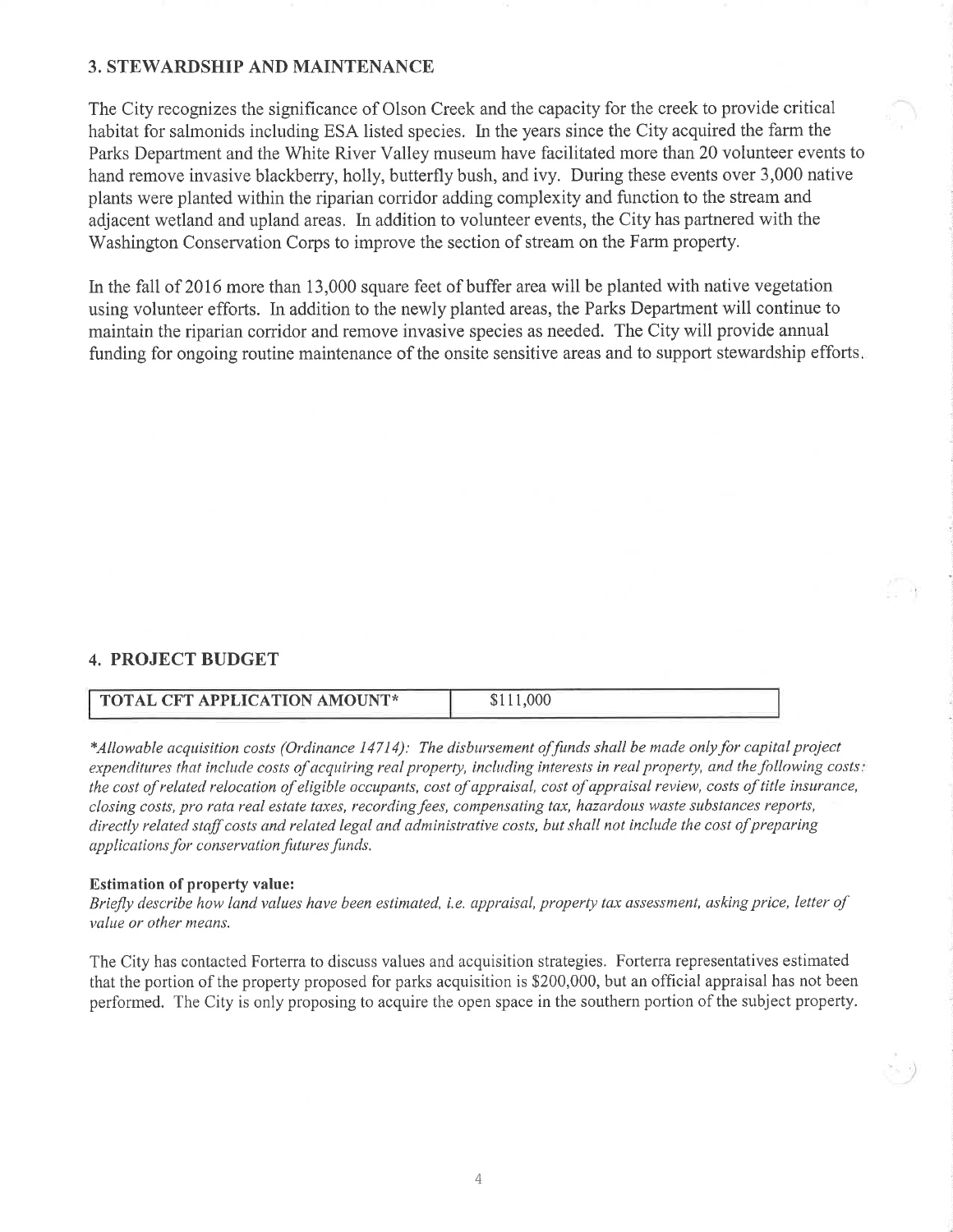| <b>ESTIMATED PROJECT COSTS (dollars)</b>               | (a range may be included) |
|--------------------------------------------------------|---------------------------|
| Total property interest value                          | \$200,000.00              |
| Title and appraisal work                               | 6,500.00                  |
| Closing, fees, taxes                                   | 3,500.00                  |
| Relocation                                             | $-0-$                     |
| Hazardous waste reports, Wetlands Report               | 5000.00                   |
| Directly related staff, administration and legal costs | 7,000.00                  |
| <b>Total Project Costs (CFT and other funds)</b>       | \$222,000                 |

| <b>MATCHING FUNDS: Existing Sources</b>                      | (Date)                       | (Dollar Amount)              |
|--------------------------------------------------------------|------------------------------|------------------------------|
|                                                              | <b>Expended or Committed</b> | <b>Expended or Committed</b> |
| City of Auburn/King County Prop 2 Levy<br>Funds disbursement | To be budgeted in CIP (2017) | \$111,000                    |
|                                                              |                              |                              |
|                                                              |                              |                              |
|                                                              |                              |                              |
| <b>Total Matching Funds</b>                                  |                              |                              |
| Currently Identified                                         |                              |                              |
| Unidentified Remaining Match Need:                           |                              | \$111,000.00                 |

Unidentified remaining match need: What funds are anticipated, and what is the time frame? Please discuss briefly how the unidentified remaining match need above will be met:

It is anticipated that the remaining matching fund need would be allocated from either the City of Aubum Parks Mitigation Fund/Impact Fee fund or the City's annual allotment from the King County Parks Levy Fund for trails and open space acquisition.

## 5. IN-KIND CONTRIBUTIONS FROM PARTNERSHIPS

| <b>Brief Activity Description</b> | <b>Dollar Value of</b><br>In-kind<br>Contribution | <b>Status</b><br>(Completed, or<br>Proposed in future?) | <b>Activity Date Range</b><br>(When was activity completed?<br>or, date proposed in future) |
|-----------------------------------|---------------------------------------------------|---------------------------------------------------------|---------------------------------------------------------------------------------------------|
| Native Vegetation Restoration     | \$20,000/lump sum                                 | Proposed                                                | Fall 2016                                                                                   |
| On-going Stewardship              | \$2,500 annually                                  | Proposed                                                | On-going                                                                                    |
| Trail Development                 | \$10,000/lump sum                                 | Proposed                                                | <b>TBD</b>                                                                                  |
|                                   |                                                   |                                                         |                                                                                             |
| <b>TOTAL</b>                      | \$32,500                                          |                                                         |                                                                                             |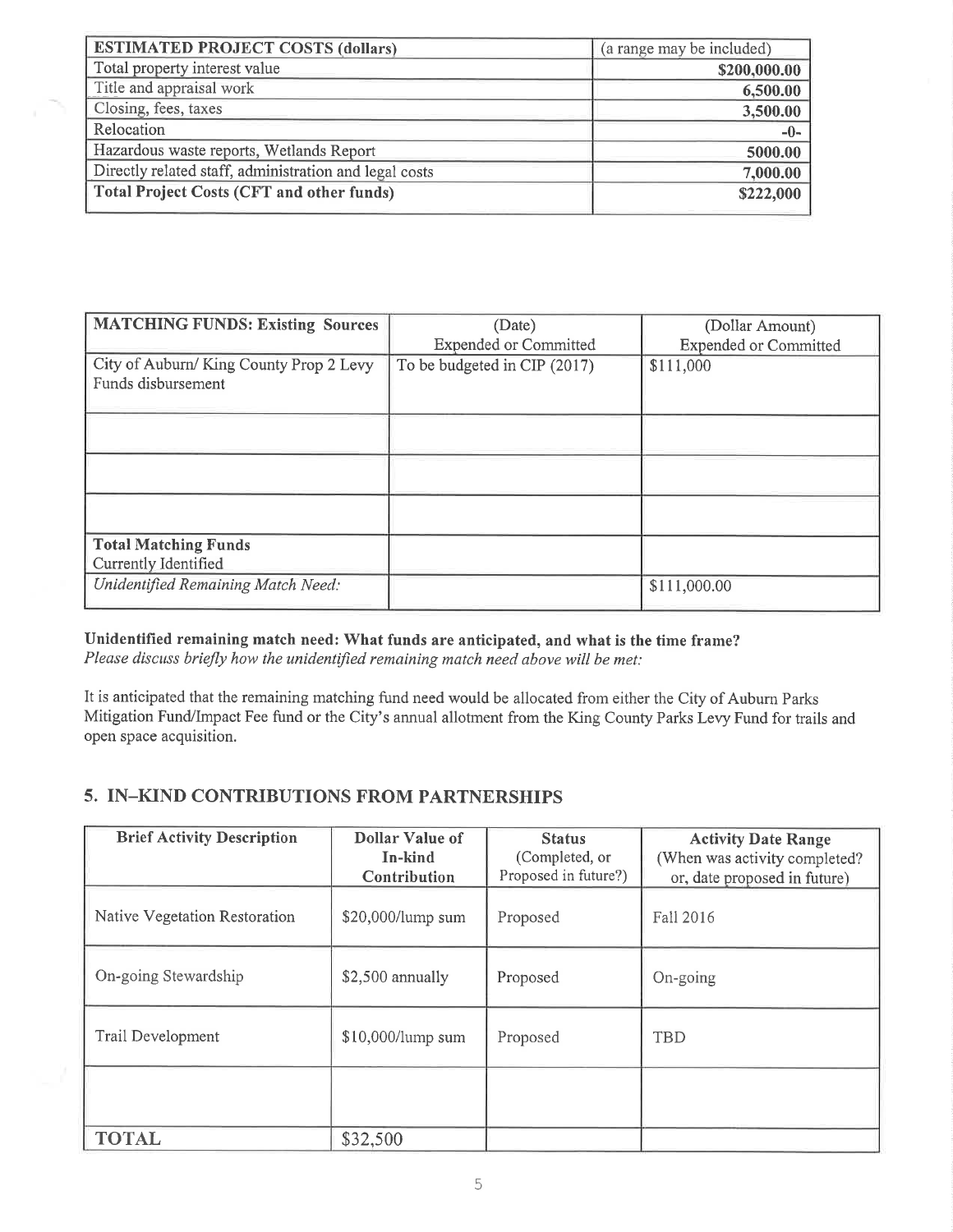6. ATTACHED MAPS (Note: *Two maps are now required; 1) site map and 2) general location* 

Ö

 $\int_{\mathbb{R}^d}$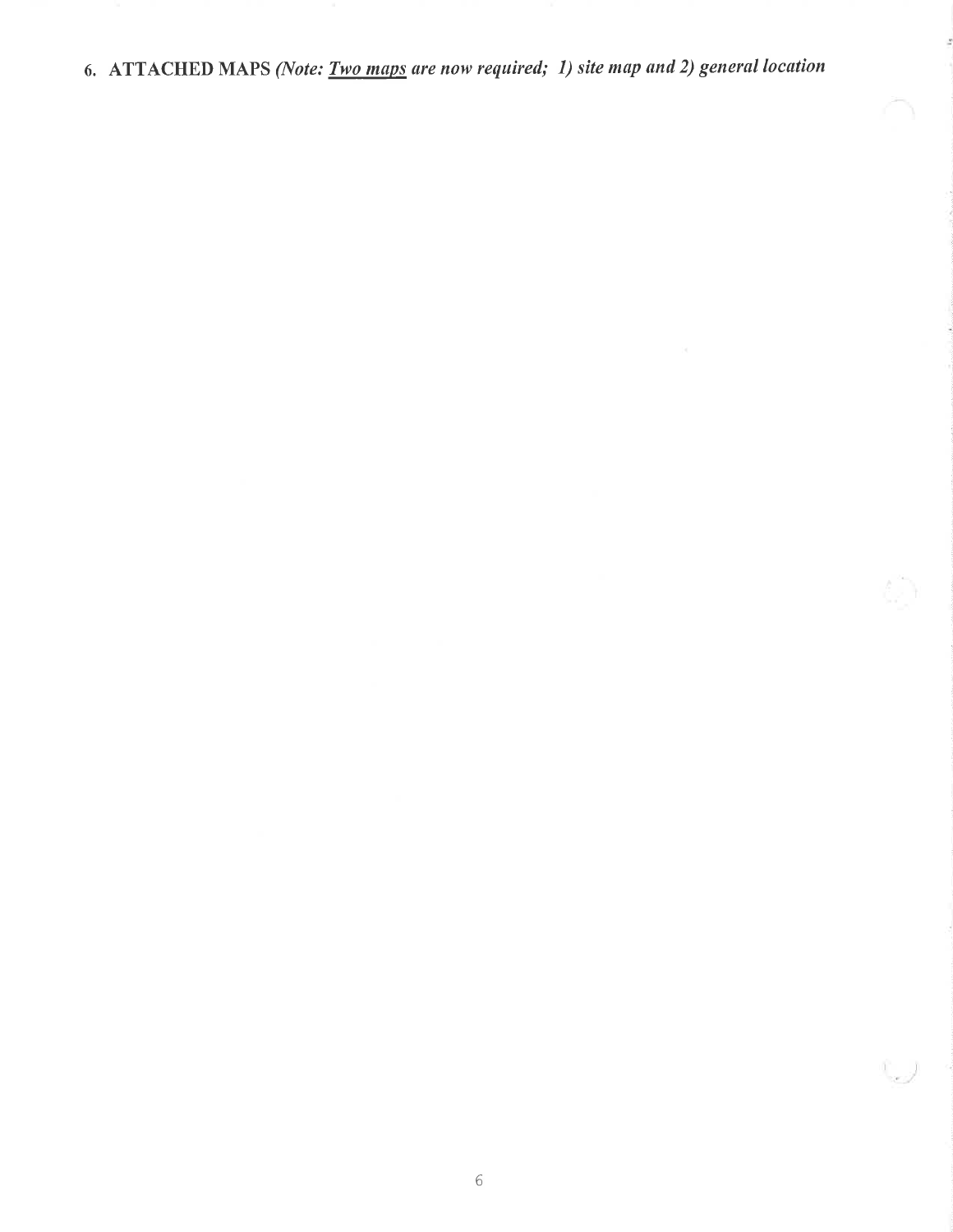# **MARY OLSON FARM EXPANSION**



Map Created by City of Auburn eGIS

Information shown is for general reference<br>purposes only and does not necessarily<br>represent exact geographic or cartographic<br>data as mapped. The City of Auburn makes no<br>warranty as to its accuracy.

![](_page_6_Picture_4.jpeg)